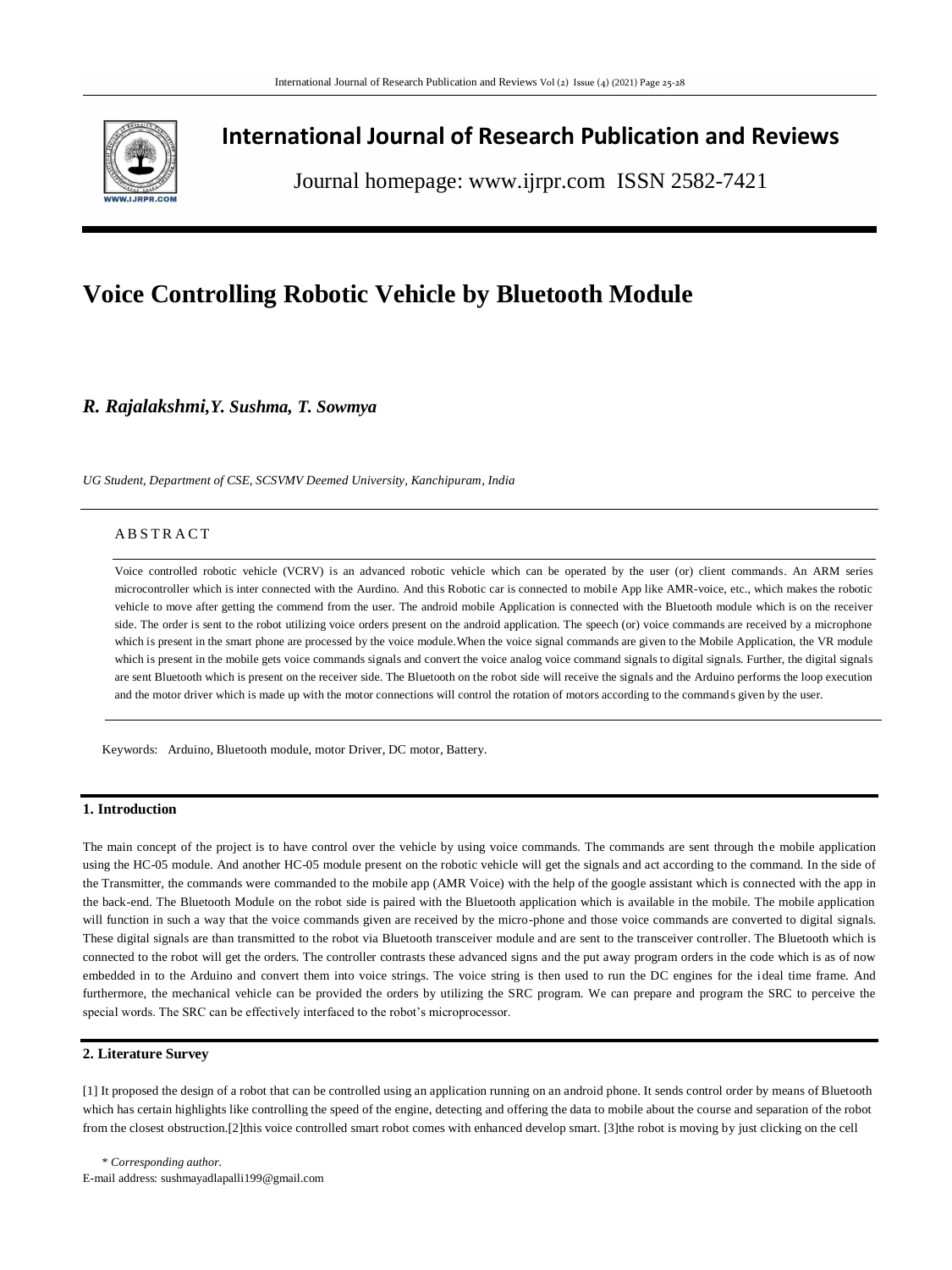phone with android operation system.[4]Users can save costs when using voice recognition technology.

## **3. Design**

#### **3.1 Architecture of Voice Controlled Robotic Vehicle**



Fig-1 ( Voice Controlled Robotic Vehicle)

Transmitter Side:- The Mobile application is present in the smart phone which will access the voice commands through the Bluetooth module present in the mobile and converts the voice commands to digital signals and transfers the signals to the Robot.

Receiver (or) Robot Side :-The digital signals which are transmitted from the transmitter are received by the Bluetooth module present in the Robot will receive the signals and direct the signals to the microprocessor which is present in the Arduino will check with the stored commands and at the execution the DC motors will start moving according to the given command and the motor rotations are controlled by motor driver which is connected to the Arduino.

#### **3.2 Circuite Diagram**

The circuit comprises of Arduino UNO Board, HC-05/HC-06 Bluetooth Module, L293D Motor Driver IC, a couple of DC Geared Motors of 200 RPM and a 9V Battery. The TX, RX pins of Arduino is associated with Rx, Tx pins of Bluetooth Module. The Bluetooth Module is provided with 5V. Essentially, left DC engine is associated with pin no 3 and 6 of L293D and right DC engine to stick no 14 and 11 of L293D. Ar duino advanced pins 2,3,4,5 is associated with L293D 2, 7, 10, 15 respectively. The L293D IC Pins 2, 5, 12, 13 is GND pins, and 9, 1, 16 is provided with 5V. Be that as it may, pin 8 of L293D is straightforwardly provided with 9V.



**Fig -2**: Circuit Diagram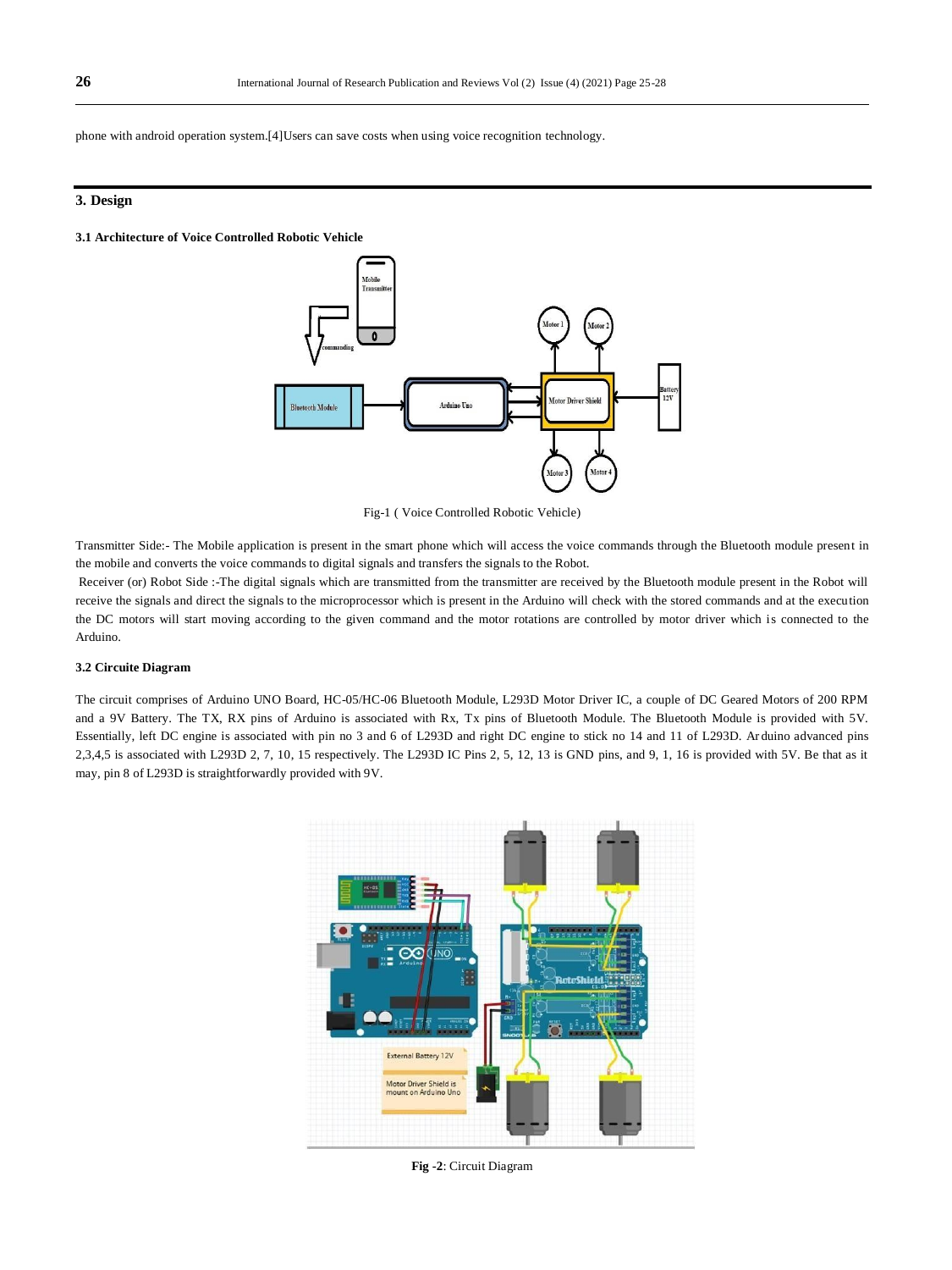#### **3.3 System Specification**:

- 3.3.1 Hardware Specification
	- Arduino UNO
	- L298 Motor Driver IC
	- Bluetooth Device Module
	- DC Motors
	- **Battery**

3.3.2 Software Specification

- Windows
- Arduino IDE software(4.0 version or above)

## **4. Working**

The block diagram of the simple voice controlled robotic vehicle is given it consists of the smartphone that recognizes the voice commands and are being wirelessly transferred to the Bluetooth module HC05. The module at that point changes over the order to content and the series of characters are sent to the Arduino for additional handling. The Arduino microcontroller decodes the string got and correspondingly performs further capa cities. The signals are sent to the motor that hence powers and drives the motors connected to it. On the Transmitter area, commands are given to the Mobile Application through the mic. This portable handset is associated with the moving vehicle by means of Bluetooth module. The portable application utili zed, is modified so that the voice orders given to the handset are received by the mic and these simple voice orders are changed over to advanced word successions (A to D transformation). These stored sequences are than transmitted to the robotic vehicle via Bluetooth transceiver module and are sent to the transceiver controller. Android application transceiver is used to decode the received signal with the Bluetooth module. The controller contrasts these signals and the put away program orders in it and convert them into voice strings. The voice strings are then used to run the servo engines for the ideal interval of time. The microcontroller, sends directions, which when executed, helps in working of the engine driver. The yield of the Arduino goes to the engine driver IC and it controls the specific engine. A DC power supply is required to run the system. The DC power supply feeds the Microcontroller and the Bluetooth module.

#### **4.1 Steps to control the robotic vehicle***.*

Install any Bluetooth Application for Arduino

Pair HC-05 Bluetooth module with the mobile

Default password is "1234" or "0000"

Click on the "MIC" icon and speak/instruct the robot

On speaking our speech gets recognized and converted into text. That text is transferred using Bluetooth

The Bluetooth Module receives the string, decodes it and compares it with the Instructions that are described in the program and moves the robot in forward direction

#### Advantages

- The Robot is small in size, therefore less space required.
- We can access the robot vehicle from the distance of meters as we are using WIFI for the connection between robot and the server PC.
- Low power consumption.
- No accident is done by improper driving of people and also available for elderly and disabled people.

Some real-world applications of this voice-controlled Robot are:

- The robot is useful in places where humans find difficult to reach but human voice reach. Such as- in fire situations, in highly toxic areas.
- The robot can be used for monitoring or investigation.
- The voice controlled robotic car can be easily drive by unskilled driver by using voice commands with help of android application in smart phone.

#### **5. Results and Implementation**

Through our Design and implementation of our proposed system, we are able to achieve the following as results: